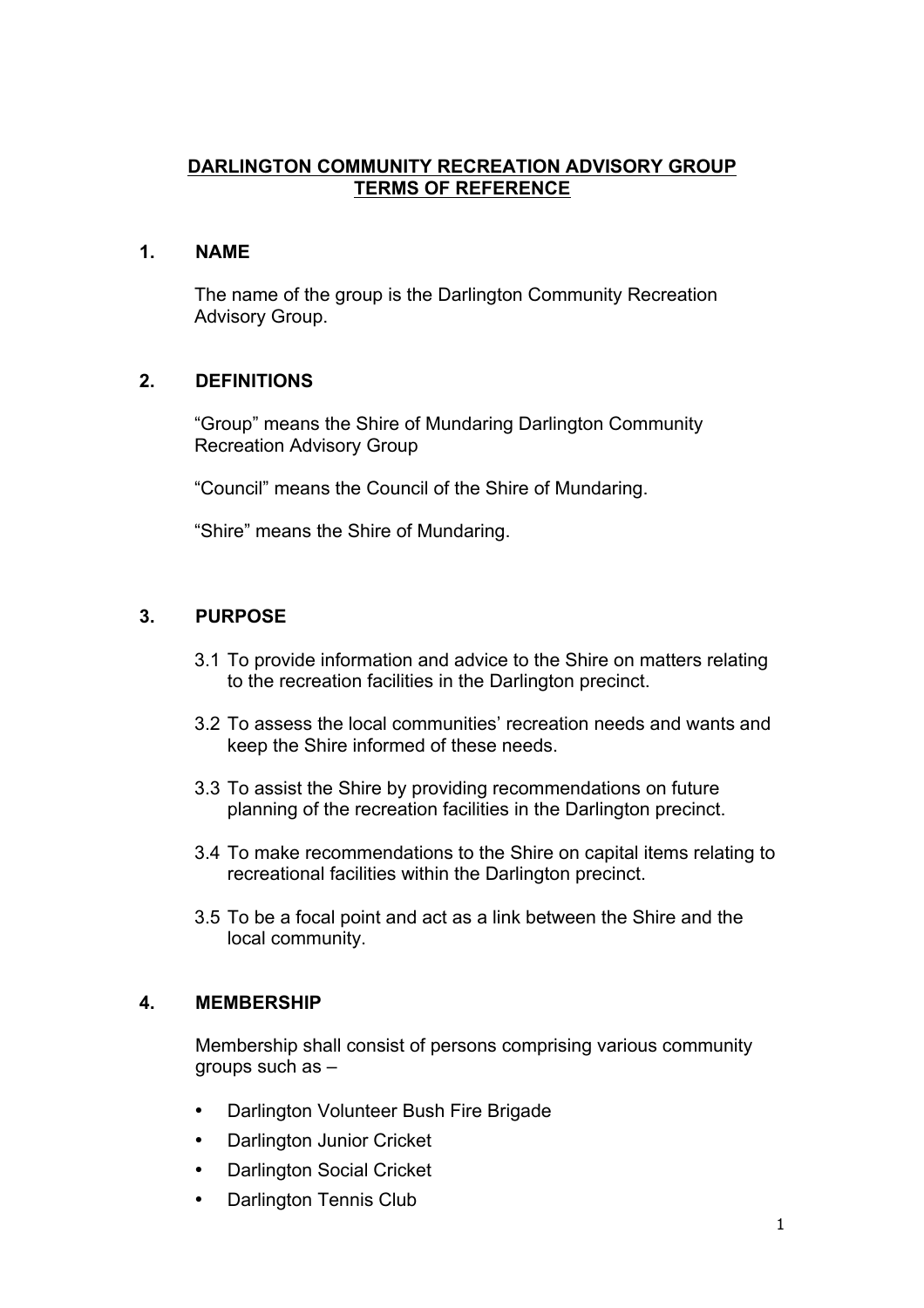- Darlington Arts Festival
- Darlington Social Club
- Darlington Junior Football
- Darlington Bushfire Ready Group
- Darlington Ratepayer and Residents Association
- Darlington Sports and Recreation Association (Inc)
- Darlington Community Garden
- Darlington FODS group
- Darlington Skatepark users
- Darlington History group
- Local schools…..1 representative from each school
- Representatives from the local community otherwise not representative of a particular user group
- 1 Shire of Mundaring Councillor

### **5. MANAGEMENT OF BUSINESS**

The Group shall elect its own Chair and determine its own procedures.

The group shall hold an AGM each February and elect the following office bearers ……Chairperson; Secretary.

Quorum at a meeting will consist of at least four members present from representatives of the membership bodies

The Group shall meet quarterly, or more frequently as required.

The Group may invite other persons, including representatives of other organizations, to attend any meeting but such persons shall not be entitled to vote on any decision arising out of that meeting

The Shire will provide administrative and executive support to facilitate the effective functioning of the Group.

A record of proceedings shall be prepared for each meeting and distributed to all group members within 5 working days after each meeting. The document shall be filed in the Shire's record management system.

The Shire agrees to pay a full page the annual subscription of the DCRAG to the Darlington Review.

The members of the Advisory Group are engaged by the Shire in the capacity as volunteers.